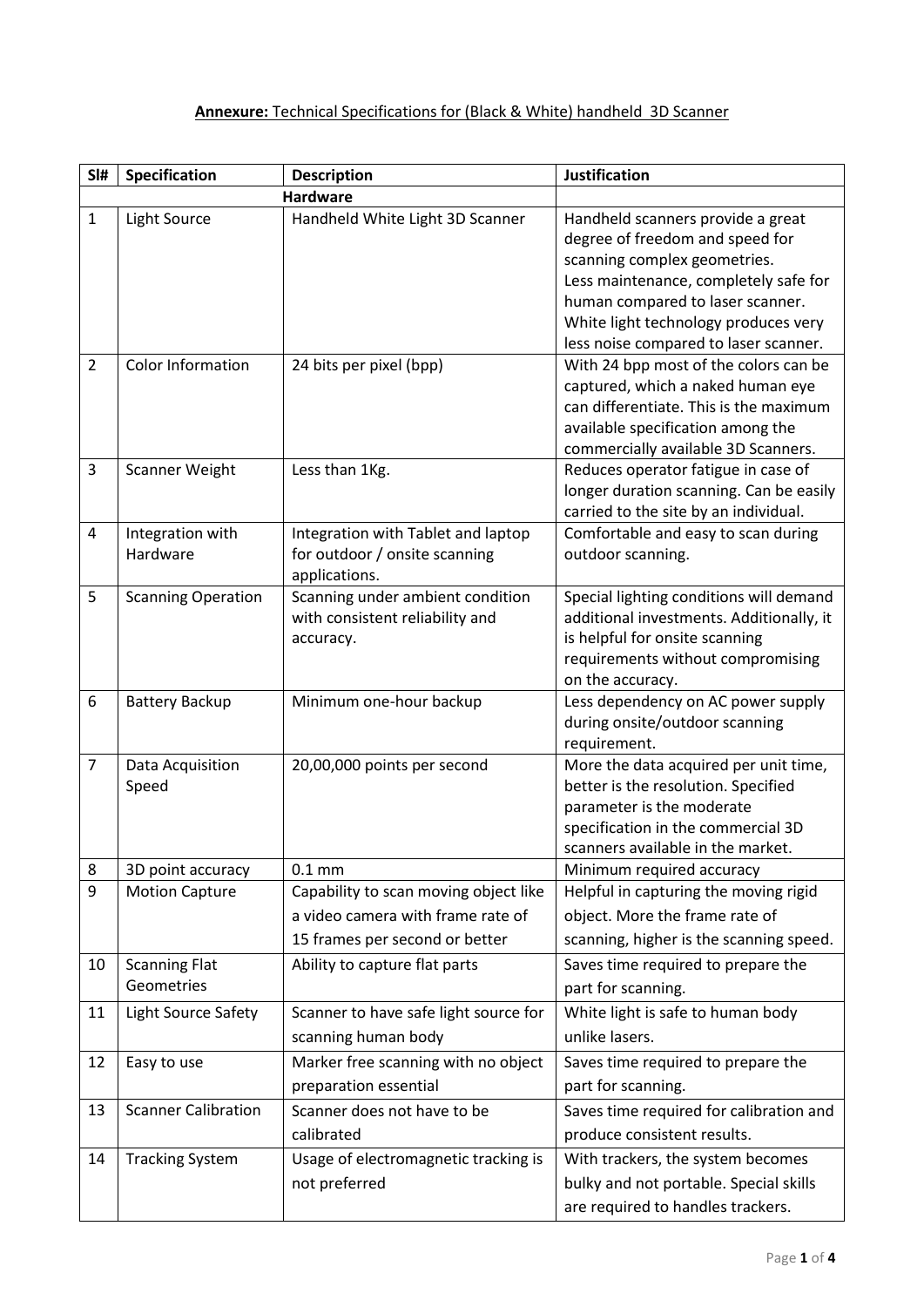| 15 | Linear Field of View,                                       |                                            | Closet Range: 215 mm x 150 mm                                                         |                                | Suitable for scanning small to large                           |  |  |
|----|-------------------------------------------------------------|--------------------------------------------|---------------------------------------------------------------------------------------|--------------------------------|----------------------------------------------------------------|--|--|
|    | H x W                                                       |                                            | Furthest Range: 500mm x 350mm                                                         | objects.                       |                                                                |  |  |
| 16 | Angular Field of<br>view, H x W                             |                                            | 30 x 21 degree                                                                        |                                |                                                                |  |  |
| 17 | Interface                                                   |                                            | USB 2.0 and USB 3.0                                                                   | Industry standards             |                                                                |  |  |
| 18 | <b>Working Distance</b>                                     |                                            | Less than a meter<br>scanners.                                                        |                                | Standard specification for Handheld                            |  |  |
| 19 | <b>Power Consumption</b>                                    |                                            | 12V, 48W                                                                              |                                |                                                                |  |  |
|    | <b>Support Software</b>                                     |                                            |                                                                                       |                                |                                                                |  |  |
| 20 | Output                                                      |                                            | OBJ, PLY, WRL, STL, AOP, ASCII, E57, XYZRGB.                                          |                                | Industry accepted standard                                     |  |  |
|    | format                                                      |                                            |                                                                                       |                                | formats.                                                       |  |  |
|    |                                                             |                                            | Software must support a raw data export as                                            |                                |                                                                |  |  |
|    |                                                             |                                            | .scan format                                                                          |                                | Provides flexibility to save                                   |  |  |
|    |                                                             |                                            |                                                                                       |                                | selected frames from current                                   |  |  |
|    |                                                             |                                            |                                                                                       |                                | project and use it in any other                                |  |  |
|    |                                                             |                                            |                                                                                       |                                | similar projects if required.                                  |  |  |
| 21 | Output                                                      |                                            | CSV, DXF, XML                                                                         |                                | Industry accepted standard<br>formats.                         |  |  |
|    | format for                                                  |                                            |                                                                                       |                                |                                                                |  |  |
|    | measurement                                                 |                                            |                                                                                       |                                |                                                                |  |  |
| 22 | Windows 10, 64 bit with Multi core processing<br>OS Support |                                            |                                                                                       | Multi core processing helps in |                                                                |  |  |
|    |                                                             |                                            |                                                                                       |                                | reducing the processing time and                               |  |  |
|    |                                                             |                                            |                                                                                       |                                | to achieve maximum speed of                                    |  |  |
|    |                                                             |                                            |                                                                                       |                                | scanning.                                                      |  |  |
| 23 | Scan<br>a.                                                  |                                            | Software to support both manual and                                                   |                                | Useful to align data with<br>a.<br>minimal effort.             |  |  |
|    | Alignment                                                   |                                            | automatic align of surfaces, including flat<br>surfaces.                              |                                |                                                                |  |  |
|    |                                                             | b.                                         |                                                                                       |                                | Advanced method to align<br>b.                                 |  |  |
|    |                                                             |                                            | software should automatically align with<br>geometry as well as texture of part to be |                                | surfaces in real time scanning                                 |  |  |
|    |                                                             |                                            | scanned.                                                                              |                                | without using target stickers.                                 |  |  |
| 24 | One click                                                   | а.                                         | Software to support defeature tool to                                                 |                                | Helpful for post processing<br>а.                              |  |  |
|    | processing                                                  | automatically erase imperfections and fill |                                                                                       |                                | the polygon data and to get                                    |  |  |
|    |                                                             |                                            | holes with one click operation.                                                       |                                | watertight polygon model.                                      |  |  |
|    |                                                             |                                            | b. software should be able to guide through                                           |                                |                                                                |  |  |
|    |                                                             |                                            | the steps and analyses data to build the                                              |                                | To get best possible data out<br>b.<br>of scan using automatic |  |  |
|    |                                                             |                                            | best possible scanned data.                                                           |                                | process.                                                       |  |  |
| 25 | File                                                        |                                            | Software should automatically compress the                                            |                                | Helps to reduce the disk space                                 |  |  |
|    | Compression                                                 |                                            | data reducing the disc space required to save                                         |                                | required to store the projects.                                |  |  |
|    | Tools                                                       |                                            | multiple projects.                                                                    |                                | Sharing and transferring of data                               |  |  |
|    |                                                             |                                            |                                                                                       |                                | is easy.                                                       |  |  |
| 26 | Measurement                                                 |                                            | Software to have measurement tools for                                                |                                | Helpful to extract dimensions                                  |  |  |
|    | Tools                                                       |                                            | Linear, geodesic, sections, distance maps,                                            |                                | from the polygon model. And to                                 |  |  |
|    |                                                             |                                            | Volume<br>measurements, annotations,                                                  | <b>DXF</b>                     | compare two different polygon                                  |  |  |
|    |                                                             |                                            | export.                                                                               |                                | files to check deviations.                                     |  |  |
| 27 | Noise Filter                                                |                                            | a. Software to have customizable 3D noise                                             |                                | Useful to get noise free data<br>a.                            |  |  |
|    | Features                                                    |                                            | filters.                                                                              |                                | with minimal effort.                                           |  |  |
|    |                                                             |                                            |                                                                                       |                                |                                                                |  |  |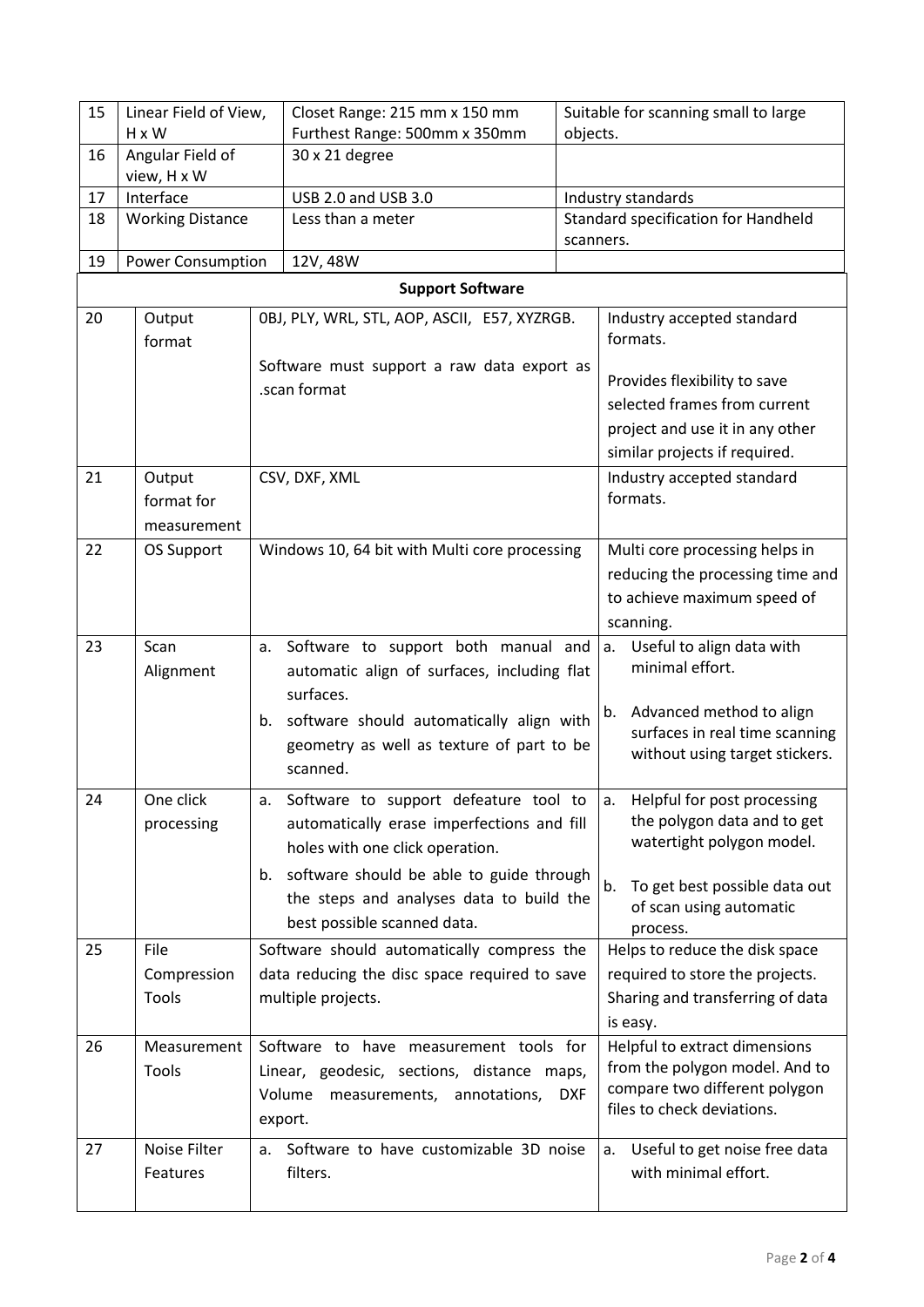|    |                                   | It should automatically delete the flat<br>b.<br>background on the scanned objects (i.e.                                                                               | b. Helpful to reduce manual<br>erasing process time.                                                                                                                      |
|----|-----------------------------------|------------------------------------------------------------------------------------------------------------------------------------------------------------------------|---------------------------------------------------------------------------------------------------------------------------------------------------------------------------|
|    |                                   | base / noise), to minimize manual erasing<br>process.                                                                                                                  |                                                                                                                                                                           |
| 28 | Software<br><b>User Settings</b>  | Software to store different types of user<br>settings and switch between them freely.                                                                                  | Useful to easily switch between<br>different user settings.                                                                                                               |
| 29 | Polygon<br>conversion<br>Tool     | Software should support polygon conversion<br>with different resolution from the scanned<br>data and option to fill holes automatically to<br>get water tight polygon. | Helpful to get different<br>resolution output from the scan<br>data depending on the<br>application.                                                                      |
| 30 | Polygon<br>Simplification<br>Tool | Software should have tools to reduce the<br>polygon count in the mesh as per user's<br>requirement.                                                                    | Useful to create different<br>polygon count in the mesh to<br>reduce the file size for different<br>application.                                                          |
| 31 | Process<br><b>Monitor Bar</b>     | Software should have progress bar in the<br>windows taskbar to monitor the process<br>without opening the software window which<br>helps for multitasking.             | It gives the time calculation<br>about the ongoing process on<br>the software which helps in<br>multitasking.                                                             |
| 32 | Full screen<br>Feature            | Software should have full screen option while<br>scanning for better viewing experience.                                                                               | Full screen view helps for better<br>viewing the current scanning<br>portion and to focus on portion<br>which need extra attention to<br>scan without missing any detail. |
| 33 | X-Ray Vision                      | Software should have X-Ray vision mode to<br>highlight areas with high point density and<br>makes data semi-transparent.                                               | X-Ray vision helps to check for<br>possible holes or misalignments<br>in the scan.                                                                                        |
| 34 | 3D Radar<br>Mode                  | Software should have 3D Radar mode which<br>helps user to maintain the optimal working<br>distance without the help of working distance<br>map.                        | Useful for new and experienced<br>user                                                                                                                                    |
| 35 | Texture<br>Settings               | Software should have optimized color settings<br>like brightness, saturation and contrast set<br>automatically after applying Texture Mapping<br>option.               | It is required to automatically<br>and manually changed the<br>texture setting as per the lighting<br>condition during scanning for the<br>better color information.      |
| 36 | 3D Mouse<br>Connectivity          | Software should support 3D mouse to navigate<br>in the software's interface in 3D.                                                                                     | Helpful to navigate software's<br>interface in 3D environment.                                                                                                            |
| 37 | <b>Auto Save</b><br>Option        | Software should have option to Automatically<br>save the project before starting each post<br>processing work.                                                         | Useful to start the post<br>processing work from the point<br>where you left if any sudden<br>breakdown in OS or PC                                                       |